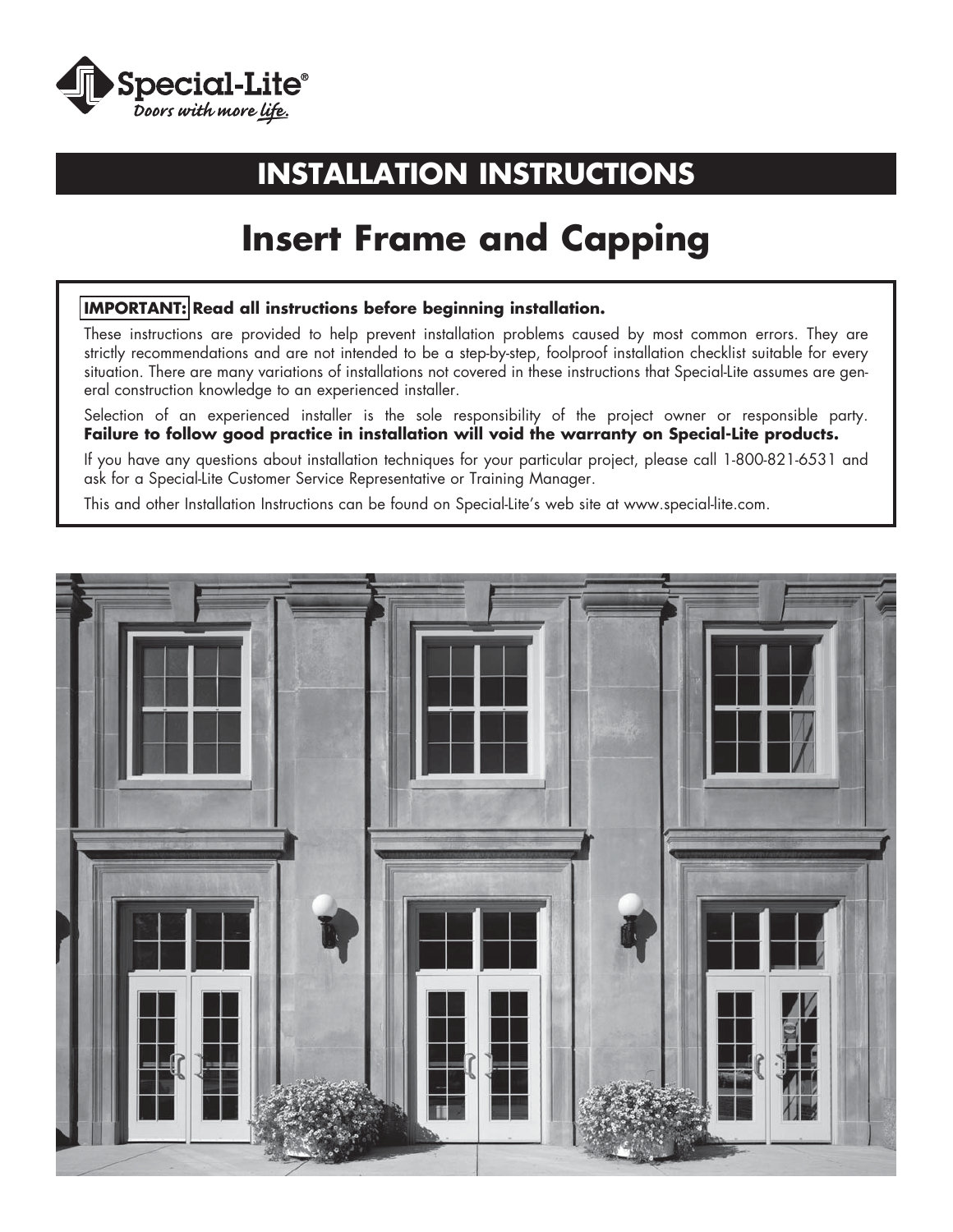## **Exterior Capping/Insert Frame Installation**

#### **NOTE:**

*The 1030 framing system can be used with or without capping. If you are not using capping, skip to "Insert Frame Assembly Installation", step 7. The installation procedure for installing the Insert Frame is the same with or without capping. All capping pieces are sent long so they can be trimmed to length in the field. Jamb and header pieces are different. Jamb pieces have a factory-milled notch at the top.*



**FIGURE A**

### **EXTERIOR CAPPING INSTALLATION**

#### **IMPORTANT:**

Exterior jamb capping extends under the insert frame and MUST be applied first. Interior capping is applied after insert frame and door installation.

**1.** Cut exterior jamb capping to the length of the exposed old jamb, to the top of the header. If the old threshold is to be used, do not remove, but cope capping around the threshold. If a new threshold is to be used, run the capping to the floor, then install the new threshold.



**2.** Drill and countersink mounting holes. These holes will not be exposed because they will be underneath the insert frame.

#### **NOTE:**

*Use a #6 or #8 flat head screw for mounting. Three mounting holes (top, middle, bottom) are needed. Special-Lite does not provide the mounting fasteners for insert frame or capping.*



- **3.** Install both exterior jamb capping pieces.
- **4.** Cut the exterior header to length.

#### **IMPORTANT:**

This cut needs to be exact! Use a power miter saw for a clean, square cut.

**5.** Drill and countersink mounting holes. These holes will not be exposed because they will be underneath the insert frame.

> *Use a #6 or #8 flat head screw for mounting. There should be a minimum of 2 fasteners in each header capping - no more than 16"*



**FIGURE D**

#### **6.** Install the exterior header.

*apart.*

 **NOTE:**

#### **INSERT FRAME ASSEMBLY**

## **IMPORTANT:**

The existing door frame must be structurally sound.

#### **NOTE:**

*The Insert Frame package should include the materials necessary for the 1030 frame only. This includes two (2) side jambs, one (1) header, plus a bag of shims. Special-Lite does not provide the mounting fasteners for insert frame or capping.*

- **7.** Remove the header-clip screws installed in the header.
- **8.** Assemble the 1030 frame by inserting the factoryinstalled header clips on the jamb pieces into the header.



**FIGURE E**

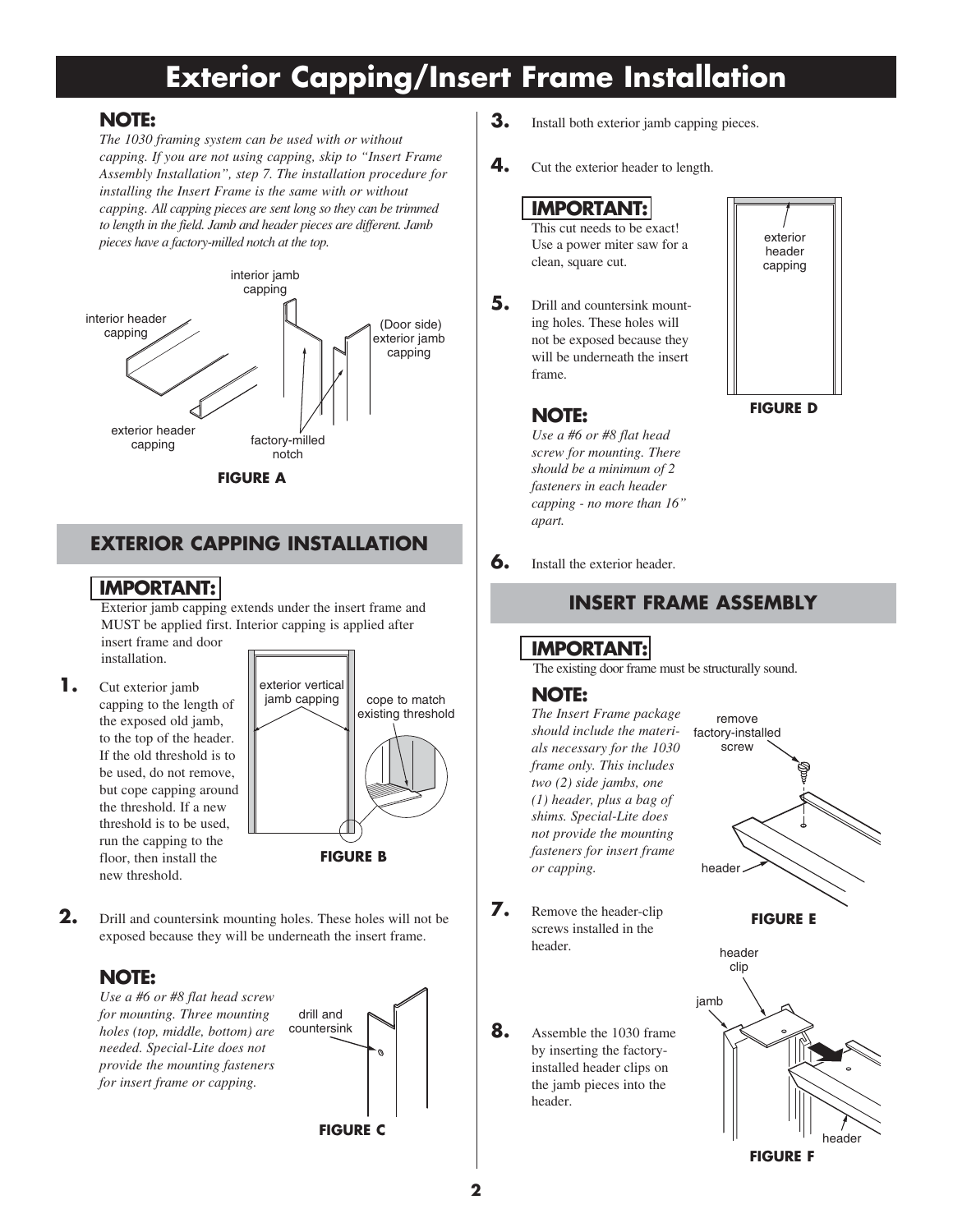## **Insert Frame Installation**

### **INSERT FRAME ASSEMBLY**

**9.** Install a header-clip screw in each clip to complete the 1030 frame assembly.



#### **INSERT FRAME ALIGNMENT**

- **10.** Set the 1030 frame assembly into the existing door opening.
- **11.** Hold the frame firmly against the old door stop and with the header level, mark the slotted hole locations on the old door frame.

 After marking slot locations, set 1030 frame aside.



**12.** Drill and tap holes for the adjusting screws in the old door frame. 1/4 x 20 flat head machine screws should be used (Special-Lite does not provide mounting screws). These holes need to be drilled toward the exterior of the slot for maximum adjustability.



- **13.** Place the 1030 insert frame assembly back into the opening.
- **14.** Start an adjusting screw in each slot. Place factorysupplied shims between old frame and the 1030 frame where necessary to plumb and square frame. The shims have a slot that will slide around the adjusting screw.



**FIGURE J**

- **15.** Slide the 1030 insert frame back against the the old door stop and tighten the adjusting screws. Place a level on the hinge jamb and shim frame as necessary by adding or removing shims to plumb the old door stop
- **16.** Repeat this process on the latch jamb.

hinge jamb.



## **HANG THE DOOR(S)**

**17.** If butt hinges are used, fasten with one screw in each hinge. If a continuous hinge is used, fasten with three screws (top, middle, bottom) along the hinge.



- **18.** Close door and check for 1/8" clearance between door and frame and 3/16" clearance between doors.
- **19.** Check for alignment with 1030 insert frame. If adjustment is needed, loosen the adjustment screws and adjust frame for proper alignment.
- **20.** Tighten adjusting screws.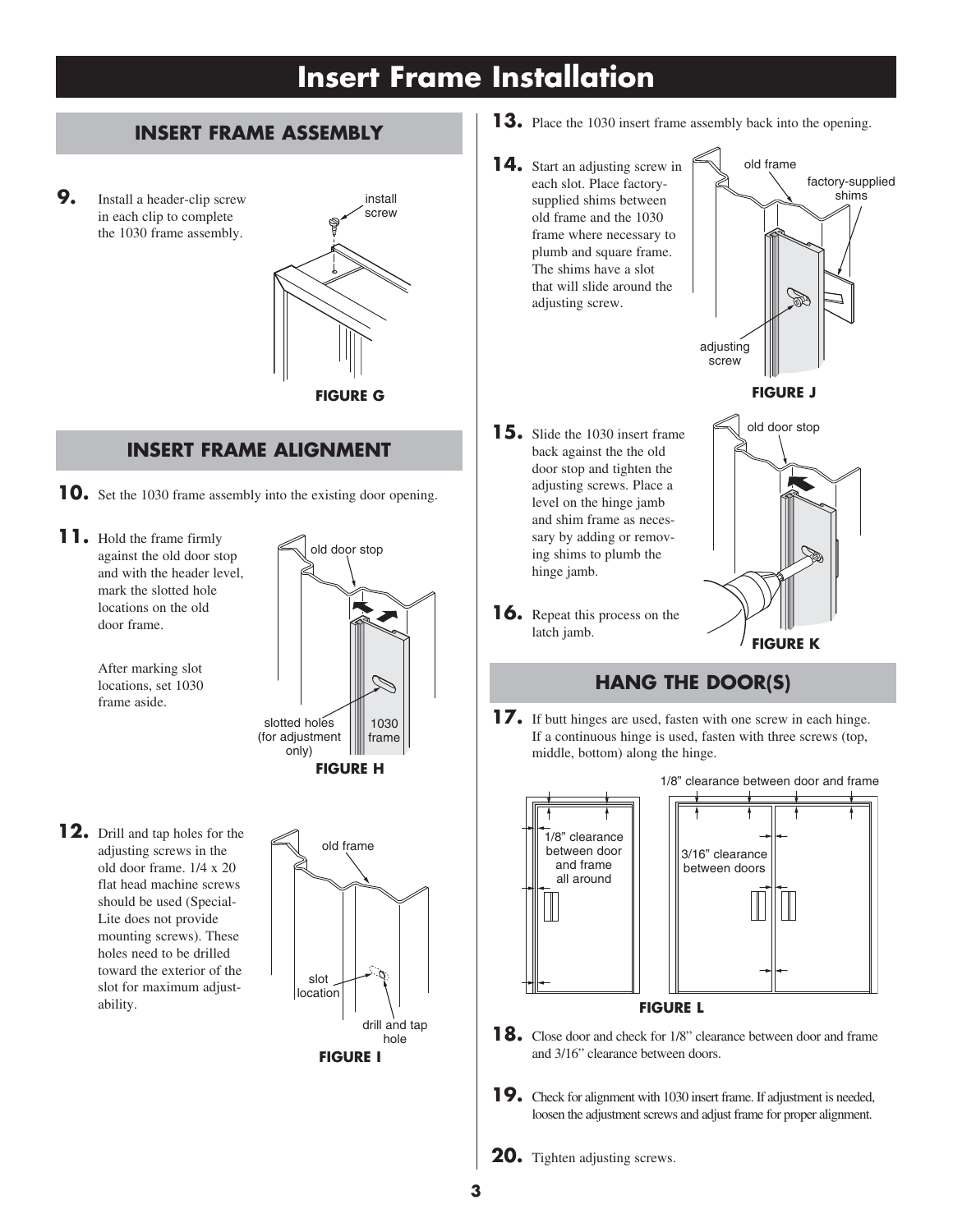## **Insert Frame/Interior Capping Installation**

## **INSERT FRAME INSTALLATION 28.** Install both interior jamb capping pieces.

- **21.** Doors with butt hinges may remain in position, but a door with a continuous hinge must be removed at this point.
- **22.** Drill and countersink holes for mounting screws for jambs and headers.

**NOTE:**

*Drilled mounting holes need to be for a minimum 1/4 x 20 flat head machine screw (Special-Lite does not provide mounting screws). Holes need to be approximately 2-1/2" from top and bottom and no more than 16" apart. Do not place mounting holes through the hinges. Mounting holes should be placed into the existing old frame at the most secure places (like hinge reinforcement areas) when possible.*



**FIGURE M**

- **23.** Install mounting screws, but do not tighten.
- **24.** Place provided shims behind mounting holes as required to maintain proper clearance.
- **25.** Tighten mounting screws.

## **INTERIOR CAPPING INSTALLATION**

- **26.** Cut interior jamb capping to the length of the exposed old jamb, to the top of the header. If the old threshold is to be used, do not remove, but cope capping around the threshold. If a new threshold is to be used, run the capping to the floor, then install the new threshold.
- **27.** Drill and countersink mounting holes.

### **NOTE:**

*Use a #6 or #8 flat head screw for mounting (Special-Lite does not provide mounting* screws). *Holes need to be approximately 2-1/2" from top and bottom and no more than 16" apart. Space evenly for best appearance.*



- 
- **29.** Cut the interior header to length.

## **IMPORTANT:**

This cut needs to be exact! Use a power miter saw for a clean, square cut.

**30.** Drill and countersink mounting holes.

#### **NOTE:**

*Use a #6 or #8 flat head screw for mounting. There should be a minimum of 2 fasteners in each header capping no more than 16" apart.*

**31.** Install the interior header.

## **HARDWARE ATTACHMENTS AND CAULK (INSERT FRAME ONLY)**

#### **NOTE:**

*Follow these instructions for installations without capping. For installations with* 

*capping, skip to step #34.*

**32.** Install hardware attachments (i.e., door closer shoe or exit device strike). Special-Lite does not supply shim material for hardware attachments. Use aluminum bar stock for shim material.



**33.** Caulk the gap between the existing frame and the 1030 frame. This gap may be larger in some places because during alignment the frame may have had to be moved away from existing old frame. Caulk both the interior and exterior edges.

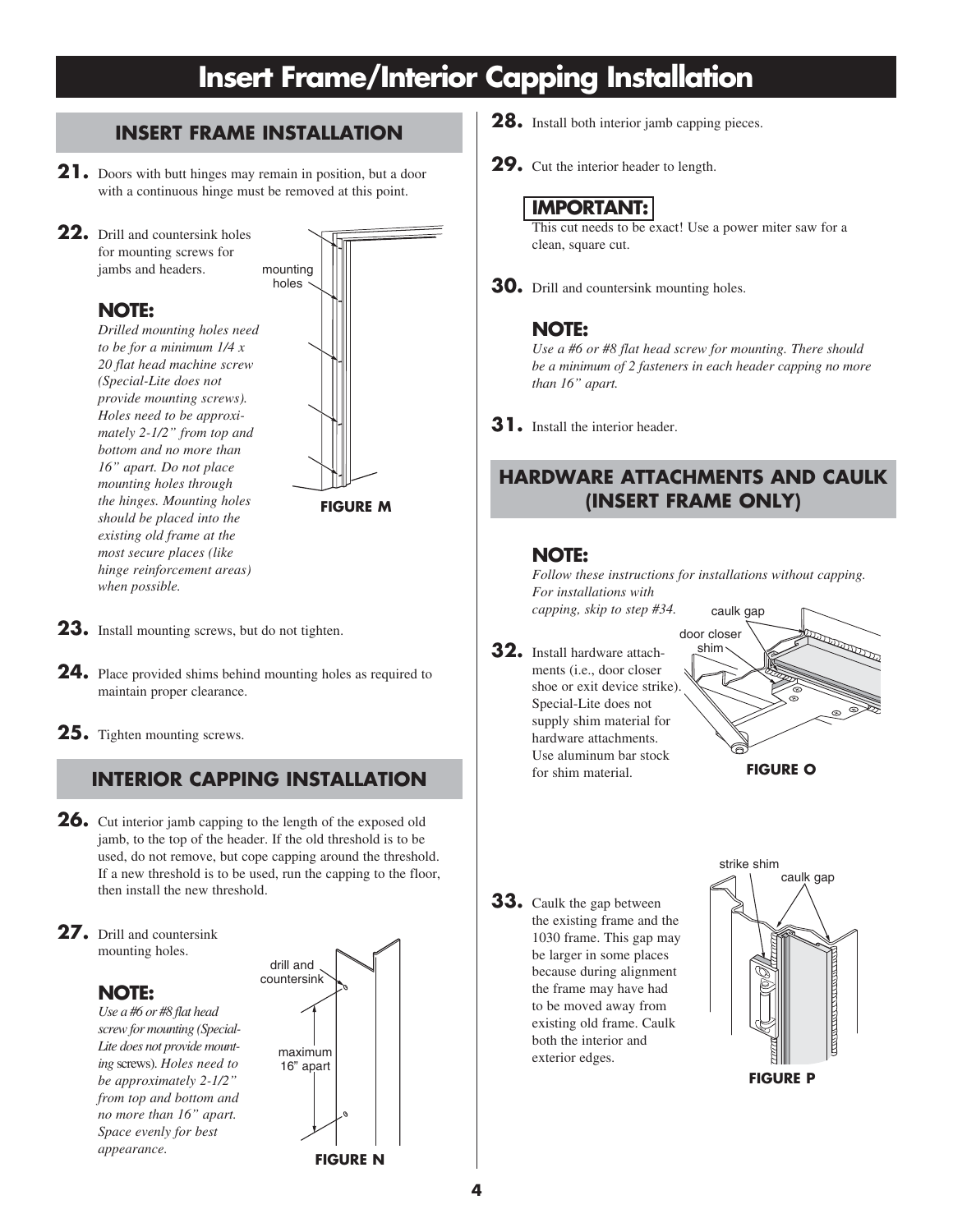## **Insert Frame Installation**

### **HARDWARE ATTACHMENTS AND CAULK (INSERT FRAME AND CAPPING)**

**34.** Install hardware attachments (i.e., door closer shoe or exit device strike). Special-Lite does not supply shim material for hardware attachments. Use aluminum bar stock for shim material.



## **IMPORTANT:**

Do not drill closer mounting holes through tie rod in door. Observe cautions on door sticker (see example below).

# **CAUTION**

Be careful when drilling for closer mounting screws. Do not drill any hole deeper than 9/16 of an inch at tie rod location. Refer to illustration below or installation instructions for location of tie rod and closer reinforcement plate.



*Caution Sticker applied to all flush doors*

*If a meeting brush is used with pairs of doors, be sure to pull the string that holds the meeting brush rigid for shipping.*

**35.** Caulk transitions from capping to existing walls or frame as necessary, and between insert frame and capping as shown.



**36.** Caulk the threshold interior and exterior.